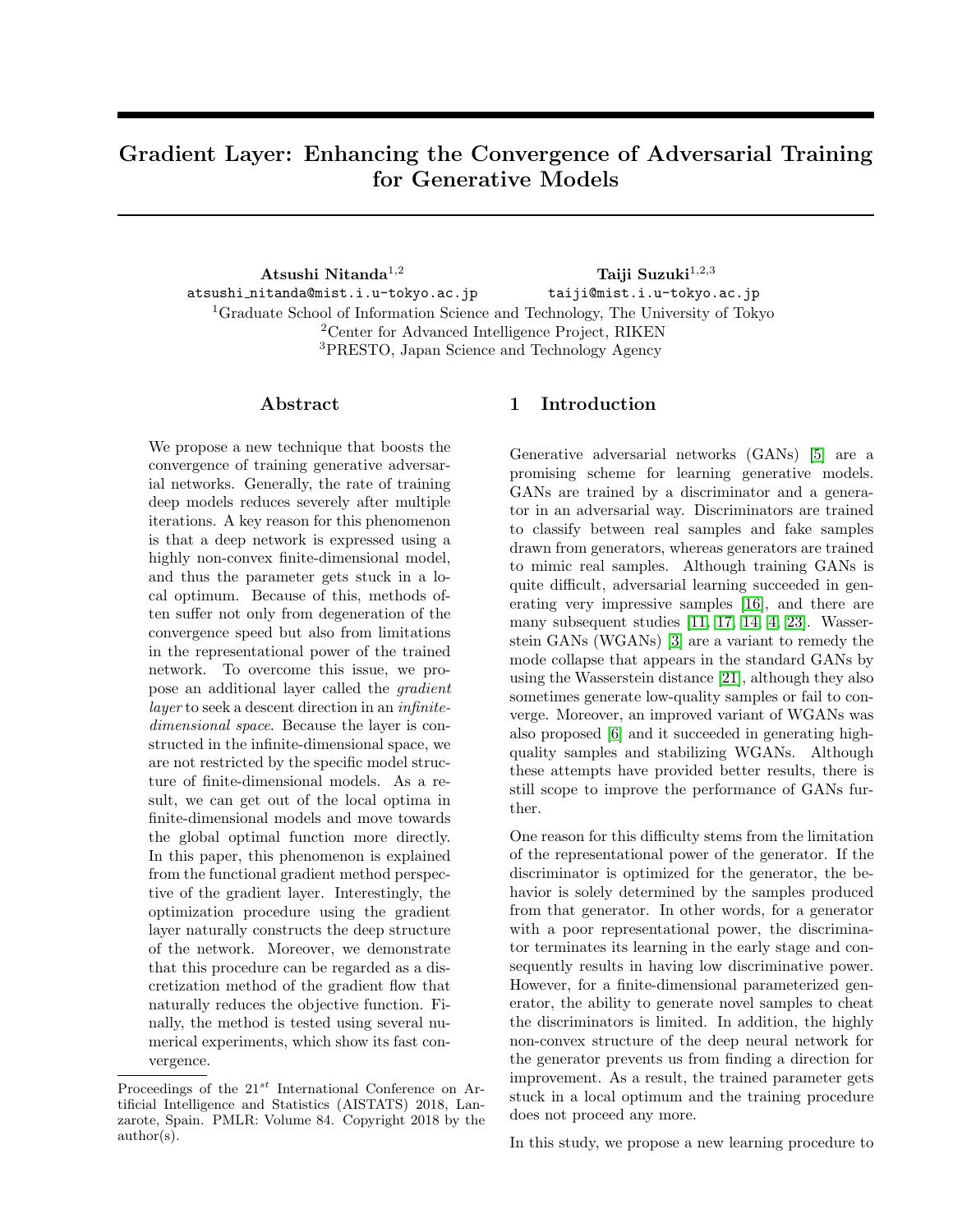overcome the issues of limited representational power and local optimum by introducing a new type of layer called a gradient layer. The gradient layer finds a direction for improvement in an infinite-dimensional space by computing the *functional gradient* [\[12\]](#page-8-10) instead of the ordinary gradient induced by a finitedimensional model. Because the functional gradient used for the gradient layer is not limited in the tangent space of a finite-dimensional model, it has much more freedom than the ordinary finite-dimensional one. Thanks to this property, our method can break the limit of the local optimum induced by the strong non-convexity of a finite-dimensional model, which gives much more representational power to the generator. We theoretically justify this phenomenon from the functional gradient method perspective and rigorously present a convergence analysis. Interestingly, one iteration of the method can be recognized as inserting one layer into the generator and the total number of iterations is the number of inserted layers. Therefore, our learning procedure naturally constructs the deep neural network architecture by inserting gradient layers. Although, gradient layers can be inserted into an arbitrary layer, they are typically stacked on top of the generator in the final training phase to improve the generated sample quality.

Moreover, we provide another interesting perspective of the gradient layer, i.e., discretization of the gradient flow in the space of probability measures. In Euclidean space, the steepest descent which is the typical optimization method, can be derived by discretizing the gradient flow that naturally produces a curve to reduce the objective function. Because the goal of GANs is to generate a sequence of probability measures moving to the empirical distribution by training samples, it is natural to consider a gradient flow in the space of probability measures defined by a distance between generated distribution and the empirical distribution and to discretize it in order to construct practical algorithms. We show that the functional gradient method for optimizing the generator in the function space is such a discretization method; in other words, the gradient flow can be tracked by stacking gradient layers successively.

The recently proposed SteinGAN [\[22\]](#page-8-11) is closely related to our work and has a similar flavor, but it is based on another strategy to track gradient flow. That is, since that discretization is mimicked by a fixed-size deep neural network in SteinGAN, it may have the same limitation as typical GANs. By contrast, our method directly tracks the gradient flow in the final phase of training GANs to break the limit of the finitedimensional generator.

## 2 Brief Review of Wasserstein GANs

In this section, we introduce WGANs and their variants. Although our proposed gradient layer is applicable to various models, we demonstrate how it performs well for the training of generative models; in particular, we treat Wasserstein GANs as a main application in this paper. Let us start from briefly reviewing WGANs.

WGAN is a powerful generative model based on the 1-Wasserstein distance, defined as the  $L^1$  minimum cost of transporting one probability distribution to the other. Let  $\mathcal{X} \subset \mathbb{R}^v$  and  $\mathcal{Z} \subset \mathbb{R}^h$  be a compact convex data space and a hidden space, respectively. A typical example of  $\mathcal X$  is the image space  $[0,1]^v$ . For a noise distribution  $\mu_n$  on  $\mathcal{Z}$ , WGAN learns a data generator  $g : \mathcal{Z} \to \mathcal{X}$  to minimize an approximation to the 1-Wasserstein distance between the data distribution  $\mu_D$  and the push-forward distribution  $g_{\sharp}\mu_n$ , which is a distribution that the random variable  $g(z)$ follows when  $z \sim \mu_n$  (in other words, the distribution obtained by applying a coordinate transform g to  $z \sim \mu_n$ ). That is, WGAN can be described as the following min max problem by using a Kantrovich-Rubinstein duality form of the 1-Wasserstein distance:

$$
\min_{g \in \mathcal{G}} \max_{f \in \mathcal{F}} \mathcal{L}(f,g) \stackrel{\text{def}}{=} \mathbb{E}_{x \sim \mu_D} [f(x)] - \mathbb{E}_{z \sim \mu_n} [f \circ g(z)],
$$

where  $\mathcal G$  is the set of generators and  $\mathcal F$  is an approximate set to the set of 1-Lipschitz continuous functions called *critic*. In WGANs,  $\mathcal{G}, \mathcal{F}$  are parameterized neural networks  $\{g_{\theta}\}, \{f_{\tau}\}\$  and the problem is solved by alternate optimization: maximizing and minimizing  $\mathcal{L}(f_\tau, g_\theta)$  with respect to  $\tau$  and  $\theta$ , alternately.

In practice, to impose the Lipschitz continuity on critics  $f_{\tau}$ , penalization techniques were explored. For instance, the original WGANs [\[3\]](#page-8-7) use weight clipping  $\|\tau\|_{\infty} \leq c$ , which implies the upper-bound on the norm of  $\nabla_{\tau} f_{\tau}$  and makes it Lipschitz continuous. However, it was pointed out in a subsequent study [\[6\]](#page-8-9) that such a restriction seems to be unnatural and sometimes leads to a low-quality generator or a failure to converge. In the same study, an improved variant of WGANs called WGAN-GP was proposed, which succeeded in stabilizing the optimization process and generating high-quality samples. WGAN-GP [\[6\]](#page-8-9) adds the gradient penalty  $(\|\nabla_{\tilde{x}} f_\tau(\tilde{x})\|_2 - 1)^2$  to the objective function in the training phase of critics, where  $\tilde{x}$  is a random interpolation between a training example  $x \sim \mu_D$  and a generated sample  $g(z) \sim g_{\theta\theta} \mu_n$ , i.e.,  $\tilde{x} \leftarrow \epsilon x + (1 - \epsilon)g(z)$  ( $\epsilon \sim U[0, 1]$ : uniform distribution). DRAGAN [\[10\]](#page-8-12) is a similar method to WGAN-GP, although it is based on a different motivation. DRAGAN also uses the gradient penalty, but the penalty is imposed on a neighborhood of the data manifold by a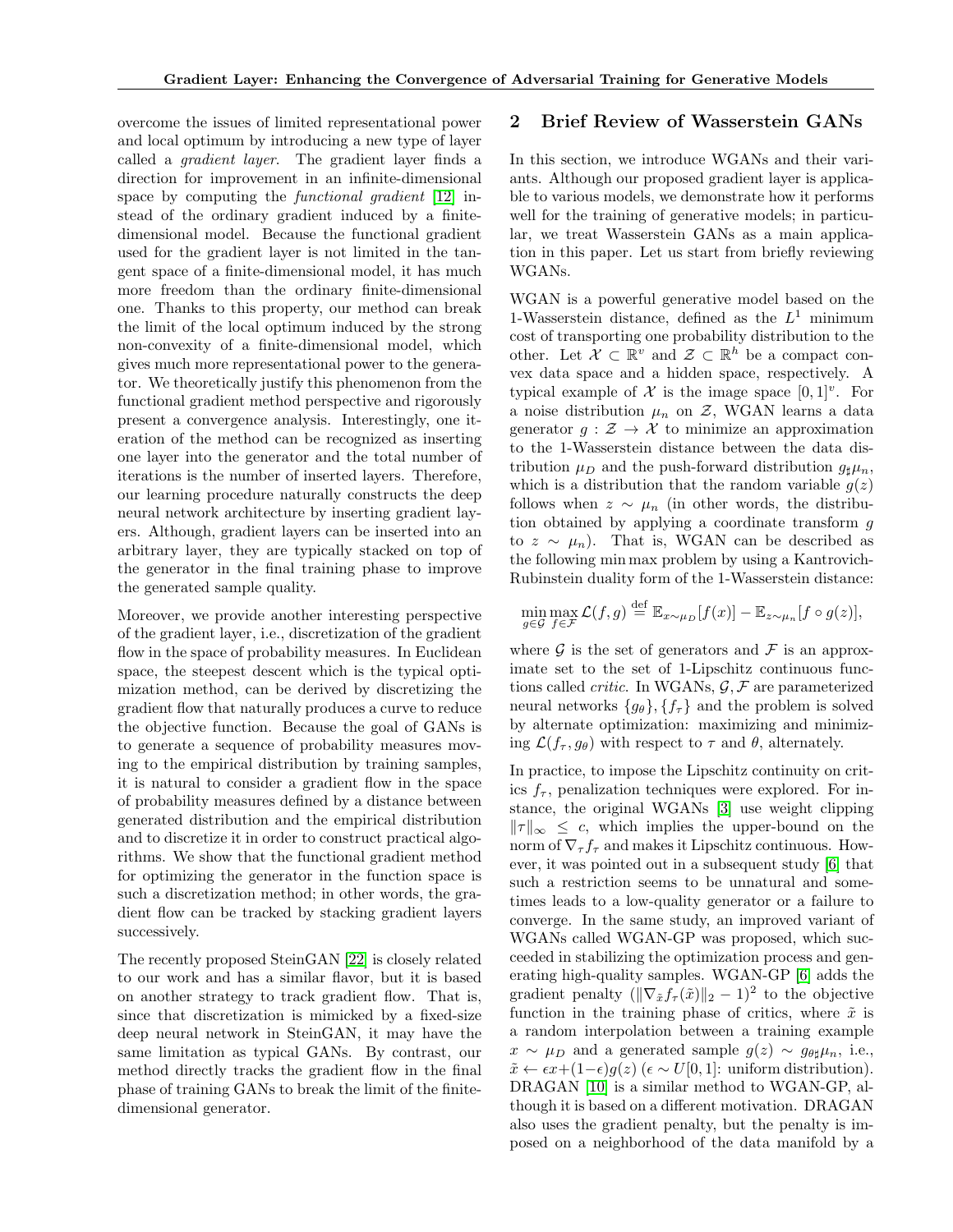

Figure 1: Random samples drawn from the generator trained by Algorithm [1](#page-3-0) on the CIFAR-10 dataset.

random perturbation of a training example.

WGAN and its variants are learned by alternately optimizing  $f_{\tau}$  and  $g_{\theta}$ , as stated above. We can regard this learning procedure as a problem of minimizing  $\mathcal{L}(g_{\theta}) \stackrel{\text{def}}{=} \max_{\tau} {\{\mathcal{L}(f_{\tau}, g_{\theta}) - \lambda R_{\tau}\}}$ , where  $R_{\tau}$  is a penalty term. Let  $\mathcal{L}(f_\tau, g_\theta) - \lambda R_\tau$  attain its maximum value at  $\tau_*$  for  $g_\theta$ . Then, the gradient  $\nabla_\theta \mathcal{L}(g_\theta)$  is the same as  $-\mathbb{E}_{\mu_n}[\bar{\nabla}_{\tau} f_{\tau_*}^{\top} \nabla_{\theta} g_{\theta}(z)]$  by the envelope theorem [\[13\]](#page-8-13) when both terms are well-defined. The differentiability of  $\mathcal{L}(q_{\theta})$  with respect to  $\theta$  almost everywhere is proved in [\[3\]](#page-8-7) under a reasonable assumption. Hence, we can apply the gradient method to this problem by approximating this gradient with finite particles generated from  $\mu_n$ . However, because it is difficult to obtain  $f_{\tau*}$ , we run the gradient method for several iterations on training a critic instead of exactly computing  $f_{\tau^*}$ at each  $g_{\theta}$ . We can notice that this learning procedure is quite similar to that of the standard GAN [\[5\]](#page-8-0).

## 3 Gradient Layer

In the usual training procedure of WGANs, though more general maps are admissible for the original purpose, generators are parameterized by finitedimensional space as described in the previous section, and the parameter may get stuck in a local optimum induced by this restriction, or the speed of convergence may reduce. In this work, we propose a gradient layer that accelerates the convergence and breaks the limit of finite-dimensional models. This layer is theoretically derived by the infinite-dimensional optimization method. We first explain the high-level idea of the gradient layer that strictly improves the ability of generator and why our method enhances the convergence of training WGANs.

#### 3.1 High-level idea of gradient layer

Here, we explain gradient layer with intuitive motivation. It is inserted into the generator  $g$  in WGANs. We now focus on minimizing  $\mathcal{L}(f,g)$  with respect to g under a fixed critic  $f$ , that is, we consider the problem min<sub>g</sub>  $\mathcal{L}_f(g) \stackrel{\text{def}}{=} \mathbb{E}_{\mu_n}[-f(g(z))]$ . Let us split g into

two neural networks  $g = g_1 \circ g_2$  at arbitrary layer where a new layer is to be inserted. Our purpose is to specify the form of layer  $\phi$  that reduces the objective value by perturbations of inputs  $g_2(z)$ , i.e.,  $\mathcal{L}_f(g_1 \circ \phi \circ g_2) \leq \mathcal{L}_f(g)$ . Since  $\mathcal{L}_f(g_1 \circ \phi \circ g_2)$  is regarded as the integral  $\mathbb{E}_{z \sim g_{2\sharp} \mu_n}[-f(g_1(\phi(z')))]$  with respect to the push-forward distribution  $g_{2\sharp}\mu_n$ , this purpose is achieved by transporting the input distribution of  $\phi$  along the gradient field  $\nabla_{z'} f(g_1(z'))$ . Therefore, we propose a gradient layer  $G_n$  with one hyperparameter  $\eta > 0$  as a map that transforms an input z' to

$$
G_{\eta}(z') = z' + \eta \nabla_{z'} f(g_1(z')).
$$
 (1)

Because the gradient layer depends on the parameters  $\tau, \theta$  of the upper layers  $f, g_1$ , we specify the parameter as  $G_{\eta}^{\tau,\theta}$  if needed.

Applying the gradient layer recursively, it further progresses and achieves a better objective. The computation of the gradient layer is quite simple. Actually, simply taking the derivative is sufficient, which can be efficiently executed. Because too many gradient layers would lead to overfitting to the critic  $f$ , we stop stacking the gradient layer after an appropriate number of steps. Indeed, if  $f \circ q_1$  is Lipschitz continuous,  $id + \eta f \circ q_1$  for sufficiently small  $\eta$  is an injection because  $(id + \eta f \circ g_1)(z) = (id + \eta f \circ g_1)(z')$  implies  $||z - z'||_2 \leq \eta \mathcal{L}_{f \circ g_1} ||z - z'||_2$  where  $\mathcal{L}_{f \circ g_1}$  is the Lipschitz constant. Thus, a topology of supp $(g_{2\sharp}\mu_n)$  is preserved and early stopping is justified. Then, this layer efficiently generates high-quality samples for the critic and the overall adversarial training procedure can be also boosted.

#### 3.2 Powerful optimization ability

Because the gradient layer directly transports inputs as stated above, it strictly improves the objective value if there is room for optimization, unlike finitedimensional models that may be trapped in local optima induced by the restriction of generators. Indeed, when the gradient layer cannot move inputs, i.e.,  $G_{\eta}(z') = z'$ , the gradient  $\nabla_{z'} f(g_1(z'))$  vanishes on supp $(g_{2\sharp}\mu_n)$  and there is no chance to improve the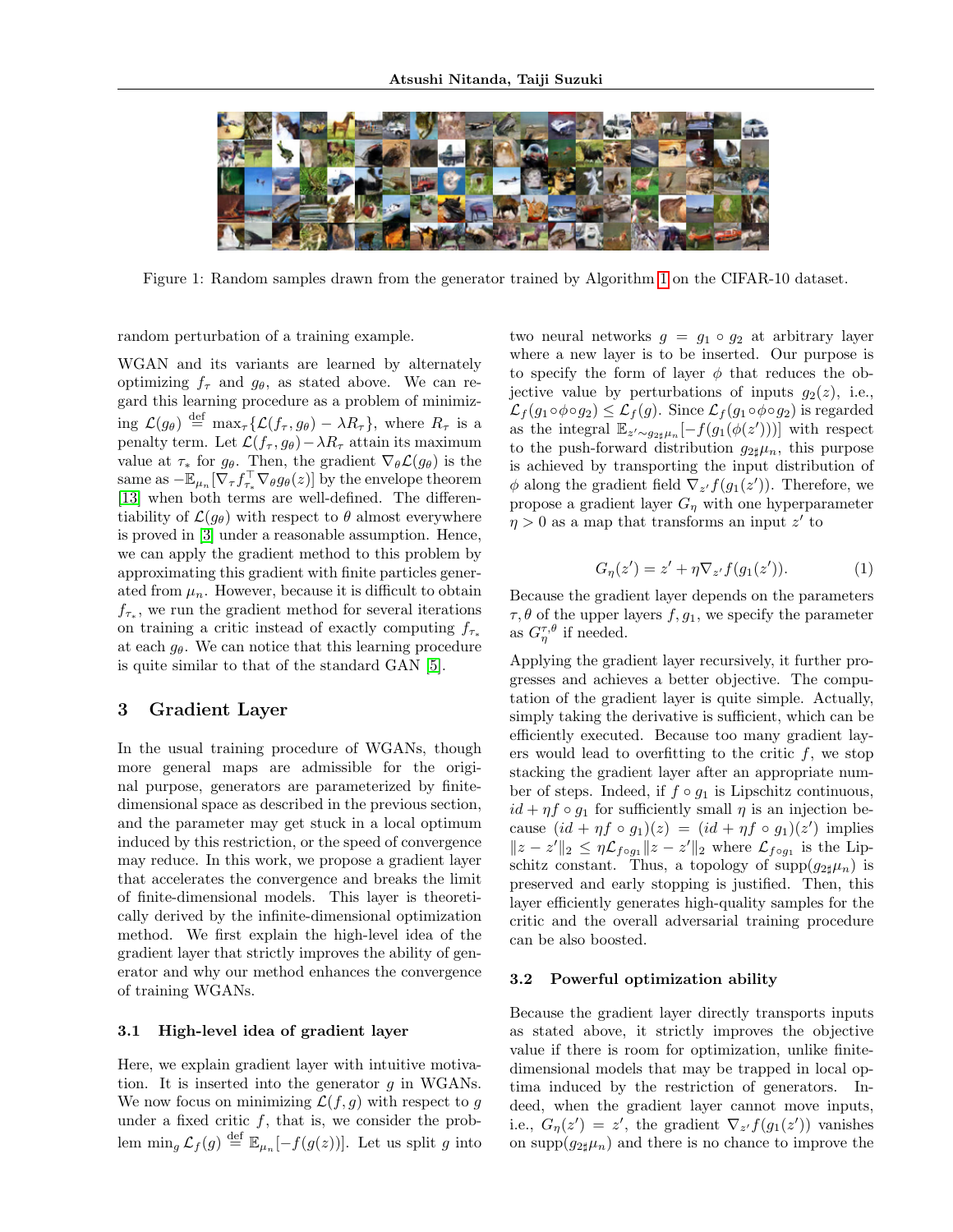objective value by optimizing  $q_2$  because of the chain rule of derivatives. We now explain this phenomenon more precisely. Let us first consider the training of  $g_2$ in the usual way. We denote by  $w_2$  the parameter of  $g_2$ . As stated in the previous section,  $w_2$  is updated by using the gradient

<span id="page-3-1"></span>
$$
\mathbb{E}_{\mu_n}[J_{w_2}^{\top}g_2(z)\nabla_{z'}f(g_1(g_2(z)))],\tag{2}
$$

where  $z'$  is the input to  $g_1$  and  $J_{w_2}g_2(z)$  is the Jacobian matrix of  $g_2$  with respect to  $w_2$ . We immediately notice that this gradient [\(2\)](#page-3-1) is the inner product of  $J_{w_2}^{\top} g_2(\cdot)$  and  $\nabla_{z'} f(g_1(g_2(\cdot)))$  in  $L^2(\mu_n)$ -space, and the latter term is the output of the gradient layer. Therefore, when the gradient layer cannot move the inputs, the gradient with respect to  $w_2$  also vanishes. However, even if the gradient vanishes, the gradient layer  $G_n$  can move the inputs in general. Thus, whereas the optimization of  $g_2$  may get stuck in a local optimum or be slowed down in this case, the gradient layer strictly improves the quality of the generated samples for the upper layers, because  $\nabla_{z'} f(g_1(g_2(z)))$  does not vanish. This is the reason the gradient layer has a greater optimization ability than finite-dimensional models.

#### 3.3 Algorithm description

The overall algorithm is described in this subsection. We adopt WGAN-GP as the base model to which gradient layer is applied. Let us denote by  $R_{f_\tau}(\tilde{x})$  a gradient penalty term. In a paper on the improved WGANs [\[6\]](#page-8-9), the use of a two-sided penalty  $(\|\nabla_{\tilde{x}}f_{\tau}(\tilde{x})\|_2 - 1)^2$ is recommended. However, we also allow the use of the one-sided variant  $(\max(\|\nabla_{\tilde{x}}f_{\tau}(\tilde{x})\|_2 - 1, 0))^2$ . As for the place in which the gradient layer is inserted, we can propose several possibilities, e.g., inserting the gradient layer into (i) the top and (ii) the bottom of the layers of the generator. The latter usage is described in the appendix.

The first usage is stacking gradient layers on the top of the generator, except for normalization to fine-tune the generator in the final phase. Although a normalization term such as tanh is commonly stacked on generators to bound the output range of the generators, gradient layers are typically applied before the normalization layer. Since tanh is a fixed function, it is no problem to combine tanh with critics by reinterpreting  $\mathcal F$  and  $X$ . The gradient layer directly handles the generated samples, so that it may significantly improve the sample quality. Because the gradient  $\nabla_x f_\tau(x)$  of the critic with respect to data variables provides the direction to improve the quality of the current generated samples, it is expected that we can obtain better results by tracking the gradient iteratively. To compute the output from the gradient layer for a completely new input, we need to reproduce the computation of the

gradient layers, which can be realized by saving the history of the parameters of critics and stacking the gradient layers using these parameters. The concrete procedure is described in Algorithm [1.](#page-3-0) When execut-ing Algorithm [1,](#page-3-0) the parameter of  $g_{\theta}$  is fixed, so that the push-forward measure  $g_{\theta\sharp}\mu_n$  is treated as a base probability measure and we denote it by  $\mu_q$ . Because the gradient layers depend on the history of the parameters in this case, we specify the parameter to be used:  $G_{\eta}^{\tau}$ . For the parameter  $\tau$  and the gradient v, we denote by  $\mathcal{A}(\tau, v)$  one step of a gradient-based method such as SGD with momentum, Adam [\[9\]](#page-8-14), and RMSPROP [\[20\]](#page-8-15). From the optimization perspective, we show that Algorithm [1](#page-3-0) can be regarded as an approximation to the functional gradient method. From this perspective, we show fast convergence of the method under appropriate assumptions where the objective function is smooth and the critics are optimized in each loop. This theoretical justification is described later. Although Algorithm [1](#page-3-0) has a great optimization ability, applying the algorithm to large models is difficult because it requires the memory to register parameters; thus, we propose its usage for fine-tuning in the final phase of training a WGAN-GP. After the execution of Algorithm [1,](#page-3-0) we can generate samples by using the history of critics, the learning rate, and the base distribution as described in Algorithm [2.](#page-3-2)

#### Algorithm 1 Finetuning WGAN-GP

<span id="page-3-0"></span>**Input:** The base distribution  $\mu_q = g_{\sharp} \mu_n$ , the minibatch size  $b$ , the number of iterations  $T$ , the initial parameters  $\tau_0$  of the critic, the number of iterations  $T_0$  for the critic, the regularization parameter  $\lambda$ , and the learning rate  $\eta$  for gradient layers.

for 
$$
k = 0
$$
 to  $T - 1$  do  
\n $\tau \leftarrow \tau_k$   
\nfor  $k_0 = 0$  to  $T_0 - 1$  do  
\n $\{x_i\}_{i=1}^b \sim \mu_D^b, \{z_i\}_{i=1}^b \sim \mu_g^b, \{\epsilon_i\}_{i=1}^b \sim U[0, 1]^b$   
\n $\{z_i\}_{i=1}^b \leftarrow \{G_{\eta}^{\tau_k} \circ \cdots \circ G_{\eta}^{\tau_1}(z_i)\}_{i=1}^b$   
\n $\{\tilde{x}_i\}_{i=1}^b \leftarrow \{\epsilon_i x_i + (1 - \epsilon_i) z_i\}_{i=1}^b$   
\n $v \leftarrow \nabla_{\tau} \frac{1}{b} \sum_{i=1}^b [f_{\tau}(z_i) - f_{\tau}(x_i) + \lambda R_{f_{\tau}}(\tilde{x}_i)])$   
\n $\tau \leftarrow \mathcal{A}(\tau, v)$   
\nend for  
\n $\tau_{k+1} \leftarrow \tau$   
\nend for  
\nReturn  $(\tau_1, \ldots, \tau_T)$ .

<span id="page-3-2"></span>Algorithm 2 Data Generation for Algorithm [1](#page-3-0) **Input:** the seed drawn from base measure  $z \sim \mu_q =$  $g_{\sharp}\mu_n$ , the history of parameters  $\{\tau_k\}_{k=1}^T$ , and the learning rate  $\eta$  for gradient layers.

Return the sample  $G_{\eta}^{\tau_T} \circ \cdots \circ G_{\eta}^{\tau_1}(z)$ .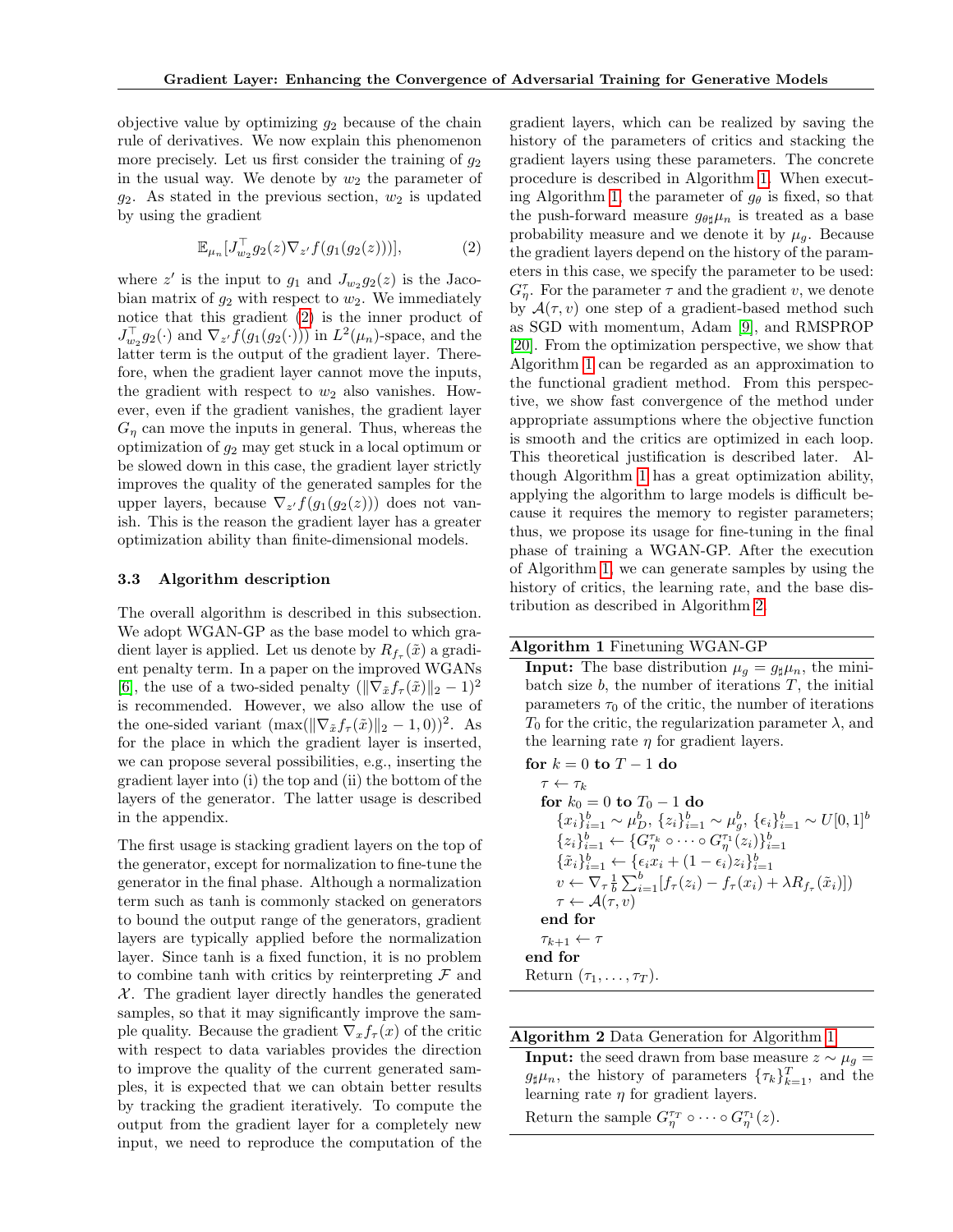## 4 Functional Gradient Method

In this section, we provide mathematically rigorous derivation from the functional gradient method [\[12\]](#page-8-10) perspective under the Fréchet differentiable (functional differentiable) assumption on  $\mathcal{L}$ . That is, we consider an optimization problem with respect to a generator in an infinite-dimensional space. For simplicity, we focus on the case where the gradient layer is stacked on top of a generator g and we treat  $g_{\sharp}\mu_n$  as the base measure  $\mu_q$ . Thus, in the following we omit the notation g in  $\mathcal{L}(\bar{f}, \phi \circ g)$ . Let  $L^2(\mu_g)$  be the space of  $L^2(\mu_g)$ -integrable maps from  $\mathbb{R}^v$  to  $\mathbb{R}^v$ , equipped with the  $\langle \cdot, \cdot \rangle_{L^2(\mu_g)}$ -inner product: for  $\forall \phi_1, \forall \phi_2 \in L^2(\mu_g)$ ,

$$
\langle \phi_1, \phi_2 \rangle_{L^2(\mu_g)} = \mathbb{E}_{\mu_g}[\phi_1(z) \top \phi_2(z)].
$$

To learn WGAN-GP, we consider the infinitedimensional problem:

$$
\min_{\phi \in L^2(\mu_g)} \max_{f_\tau \in \mathcal{F}} \mathcal{L}(f_\tau, \phi) - \lambda R_{f_\tau},
$$

where  $R_{f_\tau}$  is a gradient penalty term. To achieve this goal, we take a Gâteaux derivative along a given map  $v \in L^2(\mu_g)$ , i.e., a directional derivative along v. Let us denote  $\max_{f_{\tau} \in \mathcal{F}} \{ \mathcal{L}(f_{\tau}, \phi) - \lambda R_f \}$  by  $\mathcal{L}(\phi)$ and  $\arg \max_{f_{\tau} \in \mathcal{F}} \{ \mathcal{L}(f_{\tau}, \phi) - \lambda R_{f_{\tau}} \}$  by  $f_{\phi}^*$  and the corresponding parameter by  $\tau_{\phi}^*$ , i.e.,  $f_{\phi}^* = f_{\tau_{\phi}}^*$  for  $\phi \in L^2(\mu_g)$ . If every  $f \in \mathcal{F}$  is Lipschitz continuous and differentiable, we can find that by the envelope theorem and Lebesgue's convergence theorem this derivative takes the form:

$$
\frac{d}{dt}\mathcal{L}(\phi + tv)\Big|_{t=0} = -\mathbb{E}_{\mu_g}[\nabla_x f_{\phi}^*(x)|_{x=\phi(z)}^{\top}v(z)].
$$

Therefore,  $-\nabla_x f_{\phi}^*(x)|_{x=\phi(\cdot)}$  can be regarded as a Fréchet derivative (functional gradient) in  $L^2(\mu_g)$  and we denote it by  $\nabla_{\phi} \mathcal{L}(\phi)$ , which performs like the usual gradient in Euclidean space. Using this notation, the optimization of  $\mathcal{L}(\phi)$  can be accomplished by Algorithm [3,](#page-4-0) which is a gradient descent method in a function space. Because the functional gradient has the form  $-\nabla_x f^*_{\phi} \circ \phi$ , each iteration of the functional gradient method with respect to  $\phi$  is  $\phi \leftarrow \phi + \eta \nabla_x f^*_{\phi} \circ \phi =$  $(id + \eta \nabla_x f^*_{\phi}) \circ \phi$ , where  $\eta$  is the learning rate. We notice here that this iteration is the composition of a perturbation map  $id + \eta \nabla_x f^*_{\phi}$  and a current map  $\phi$ and is nothing but stacking a gradient layer  $G_{\eta}^{\tau_*}$  on  $\phi(z)$ . In other words, the functional gradient method with respect to  $\phi$ , i.e., Algorithm [3,](#page-4-0) is the procedure of building a deep neural network by inserting gradient layers, where the total number of iterations is the number of layers. Moreover, we notice that if we view  $\nabla_x f^*_{\phi}$  as a perturbation term, this layer resembles that of residual networks [\[7\]](#page-8-16) which is one of the state-of-theart architectures in supervised learning tasks.

However, executing Algorithm [3](#page-4-0) is difficult in practice because the exact optimization with respect to a critic f to compute  $\mathcal{L}(\phi)$  is a hard problem. Thus, we need an approximation and we argue that Algorithm [1](#page-3-0) is such a method. This point can be understood as follows. Roughly speaking, it maximizes  $\mathcal{L}(f, \phi)$  with respect to f in the inner loop under fixed  $\phi = G_{\eta}^{\tau_k} \circ G_{\eta}^{\tau_{k-1}} \circ \cdots \circ G_{\eta}^{\tau_1}$  to obtain an approximate solution  $\tau_{k+1}$  to  $\tau_*$  and minimizes that with respect to  $\phi$  in the outer loop by stacking  $G_{\eta}^{\tau_{k+1}}$ , which is an approximation to  $G_{\eta}^{\tau_*}$ . Thus, Algorithm [1](#page-3-0) is an approximated method, but we expect it to achieve fast convergence owing to the powerful optimization ability of the functional gradient method, as shown later. In particular, it is more effective to apply the algorithm in the final phase of training WGAN-GP to fine-tune it, because the optimization ability of parametric models are limited.

<span id="page-4-0"></span>

| <b>Algorithm 3</b> Functional Gradient Descent                          |
|-------------------------------------------------------------------------|
| <b>Input:</b> the initial generator $g$ and the learning rate           |
| $\eta$ .                                                                |
| $\phi_0 \leftarrow q$                                                   |
| for $k = 0$ to $T - 1$ do                                               |
| $\phi_{k+1} \leftarrow \phi_k - \eta \nabla_{\phi} \mathcal{L}(\phi_k)$ |
| end for                                                                 |
| Return the function: $\phi_T$ .                                         |
|                                                                         |

## 5 Convergence Analysis

Let us provide convergence analysis of Algorithm [3](#page-4-0) for the problem of the general form:  $\min_{\phi} \mathcal{L}(\phi)$ . The convergence can be shown in an analogous way to that for the finite-dimensional one. To prove this, we make a smoothness assumption on the loss function. We now describe a definition of the smoothness on a Hilbert space whose counterpart in finite-dimensional space is often assumed for smooth non-convex optimization methods.

**Definition 1.** Let h be a function on a Hilbert space  $(\mathcal{Z}, \langle, \rangle_{\mathcal{Z}})$ . We call that h is L-smooth at z in U if h is differentiable at z and it follows that  $\forall z' \in U$ .

$$
|h(z') - h(z) - \langle \nabla_z h(z), z' - z \rangle_{\mathcal{Z}}| \leq \frac{L}{2} ||z' - z||_{\mathcal{Z}}^2.
$$

The following definition and proposition provide one condition leading to Lipschitz smoothness of  $\mathcal{L}$ . Let us denote by  $\|\cdot\|_{L^{\infty}(\mu_q)}$  the sup-norm  $\|\psi\|_{L^{\infty}(\mu_q)} =$  $\sup_{\text{supp}(\mu_{\mathcal{B}})} ||\psi(z)||_2$  and by  $B_r^{\infty}(\phi)$  a ball of center  $\phi$ and radius r. Let  $\mathcal{L}(f, \psi) = \mathcal{L}(f, \psi) - \lambda R_f$ . In the following we assume  $f^*_{\psi}$  is uniquely defined for  $\psi \in$  $L^2(\mu_g)$  and L-smoothness with respect to the input x.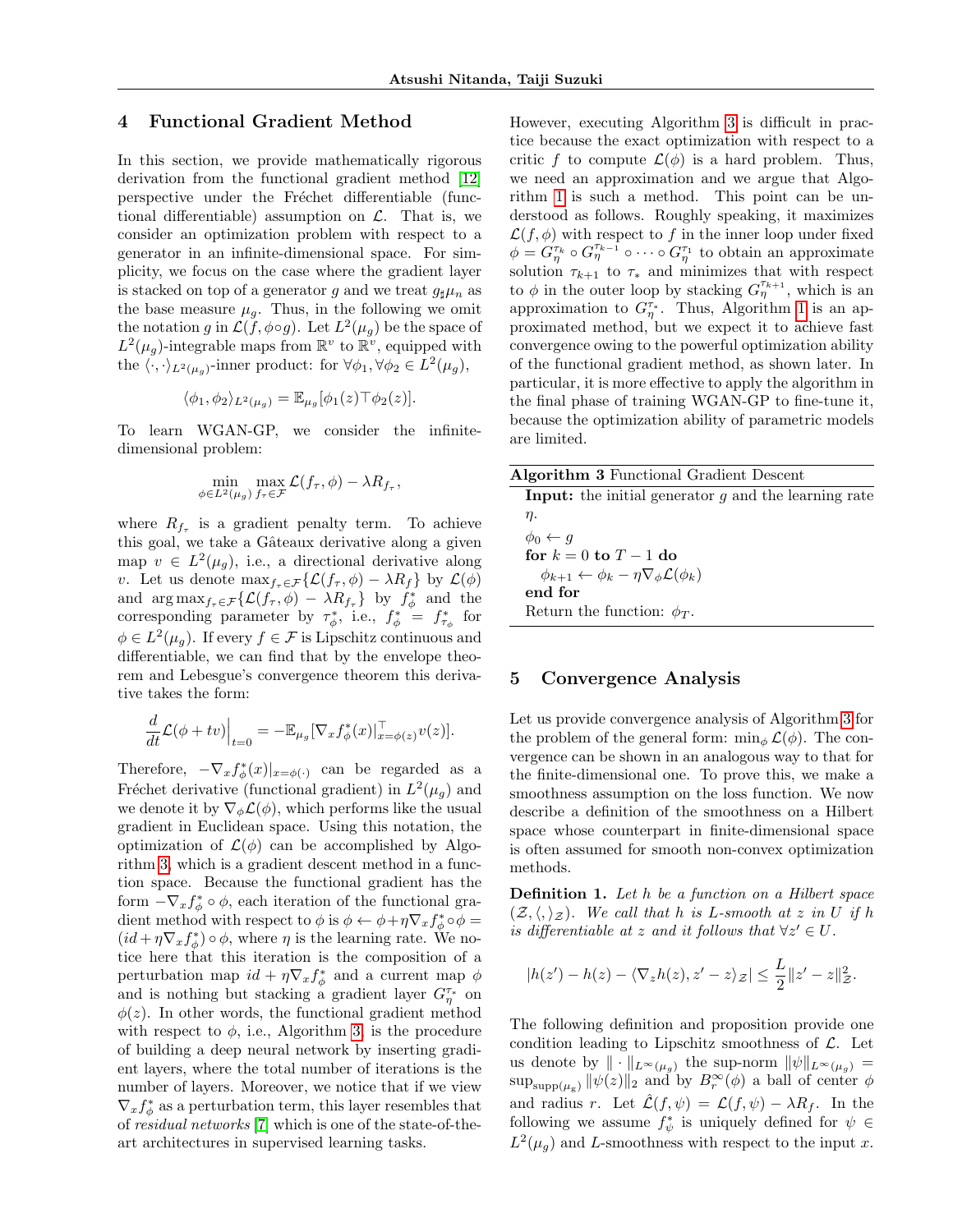Definition 2. For positive values r and L, we call that  $\mathcal L$  is  $(r, L)$ -regular at  $\phi$  when the following condition is satisfied; For  $\forall \psi \in B_r^{\infty}(\phi)$ ,  $\mathcal{L}(f_{\psi'}^*, \psi)$  is L-smooth at  $\psi$  with respect to  $\psi'$  in  $B_r^{\infty}(\psi)$ .

**Proposition 1.** If  $\mathcal L$  is  $(r, L)$ -regular at  $\phi$ , then  $\mathcal L$  is 2L-smooth at  $\phi$  in  $B_r^{\infty}(\psi)$ .

We now show the convergence of Algorithm [3.](#page-4-0) The following theorem gives the rate to converge to the stationary point.

Theorem 1. Let us assume the norm of the gradient  $\|\nabla_x f^*_\phi(x)\|_2$  is uniformly bounded by  $\alpha$  and assume  $\mathcal L$ is L-smooth at  $\phi$  in  $B_r^{\infty}(\phi)$  for  $\forall \phi \in L^2(\mu_g)$ . Suppose we run Algorithm [3](#page-4-0) with constant learning rate  $\eta \leq$  $\min\{1/L, r/\alpha\}$ . Then we have for  $T \in \mathbb{Z}_+$ 

$$
\min_{k \in \{0, ..., T-1\}} \|\nabla_{\phi} \mathcal{L}(\phi_k)\|_{L^2(\mu_g)}^2 \le \frac{2}{\eta T} (\mathcal{L}(\phi_0) - \mathcal{L}_*),
$$

where  $\mathcal{L}_{*} = \inf_{\phi} \mathcal{L}(\phi)$ .

Note that the convergence rate  $O(1/T)$  is the same as the gradient descent method for smooth objective in the finite-dimensional one. This means that even though the optimization is executed in the infinitedimensional space, we do not suffer from the infinite dimensionality in terms of the convergence.

The following rough argument indicates that Algo-rithm [3](#page-4-0) matches with learning WGANs. Let  $W_1$  denote the 1-Wasserstein distance with respect to the Euclidean distance on a compact base space  $\mathcal{X} \subset \mathbb{R}^v$ . The following proposition is immediately shown by combining existing results [\[1,](#page-8-17) [18\]](#page-8-18).

**Proposition 2.** Let  $\mu_q$  be a Borel probability measure on  $X$  and assume  $\mu_g$  is absolutely continuous with respect to the Lebesgue measure. Then, there exists an optimal transport  $\psi$  and it follows that  $W_1(\psi_{t\sharp}\mu_q, \mu_D) = (1-t)W_1(\mu_q, \mu_D),$  where  $\psi_t = (1-t)W_1(\mu_q, \mu_D)$  $t$ ) $id + t\psi$ .

The notion of the optimal transport is briefly introduced in Appendix. By this proposition, there exists a curve  $\psi_t$  strictly reducing distance, i.e.,  $dW_1(\psi_{t\sharp}\mu_g, \mu_D)/dt < 0$  if  $\mu_g \neq \mu_D$ . Because  $\mathcal{L}$  approximates  $W_1$ , it is expected that  $d\mathcal{L}(\psi_t)/dt < 0$ when  $\mu_g$  differs from  $\mu_D$ . Noting that  $d\mathcal{L}(\psi_t)/dt =$  $\langle \nabla_{\phi} \mathcal{L}(\psi_t), \psi - id \rangle_{L^2(\mu_g)},$  the functional gradient  $\nabla_{\phi} \mathcal{L}(\psi_t) \neq 0$  does not vanish and the objective  $\mathcal{L}$  may be strictly reduced by Algorithm [3.](#page-4-0)

### 6 Gradient Flow Perspective

In Euclidean space, the step of the steepest descent method for minimizing problems can be derived by the discretization of the gradient flow  $d\gamma(t)/dt =$ 

 $-\nabla_x F(\gamma(t))$  where F is an objective function on Euclidean space. Because our goal is to move  $\mu<sub>g</sub>$  closer to  $\mu_D$ , we should consider a gradient flow in the space of probability measures. To make this argument rigorously, we need the continuity equation that characterizes a curve of probability measures and the tangent space where velocities of curves should be contained (c.f., [\[2\]](#page-8-19)). When these notions are provided, the gradient flow is defined immediately and it is quite natural to discretize this flow to track it well. In this section, we show that Algorithm [3](#page-4-0) is such a natural discretization; in other words, building a deep neural network by stacking gradient layers is a discretization procedure of the gradient flow. We refer to [\[2\]](#page-8-19) for detailed descriptions on this subject, and also refer to [\[15\]](#page-8-20) for an original method developed by Otto.

#### 6.1 Continuity Equation and Discretization

We denote by  $P$  the set of probability measures on  $\mathbb{R}^v$ . For  $\mu \in \mathcal{P}$ , let  $\{\phi_t\}_{t \in [0,\delta]}$  be a curve in  $L^2(\mu)$  that solves the following ordinary differential equation: for an  $L^2(\phi_{t\sharp}\mu)$ -integrable vector field  $v_t$  on  $\mathbb{R}^v$ ,

$$
\phi_0 = id, \quad \frac{d}{dt}\phi_t(x) = v_t(\phi_t(x)) \text{ for } \forall x \in \mathbb{R}^v.
$$

Then, this equation derives the curve  $\nu_t = \phi_{tt} \mu$  in  $\mathcal{P}$ , which can be characterized by .

<span id="page-5-0"></span>
$$
\frac{d}{dt}\nu_t + \nabla \cdot (v_t \nu_t) = 0.
$$
\n(3)

In other words, the following equation is satisfied

$$
\int_I \int_{\mathbb{R}^v} (\partial_t f(x, t) + \nabla_x f(x, t)^\top v_t) d\nu_t dt = 0,
$$

for  $\forall f \in \mathcal{C}_c^{\infty}(\mathbb{R}^v \times I)$  where  $\mathcal{C}_c^{\infty}(\mathbb{R}^v \times I)$  is the set of  $\mathcal{C}^{\infty}$ -functions with compact support in  $\mathbb{R}^v \times I$ . Conversely, a narrowly continuous family of probability measures  $\nu_t$  solving equation [\(3\)](#page-5-0) can be obtained by transport map  $\phi_t$  satisfying  $\frac{d}{dt}\phi_t(x) = v_t(\phi_t(x))$  [\[2\]](#page-8-19). Thus, equation [\(3\)](#page-5-0) indicates that  $v_t$  drifts the probability measures  $\nu_t$ . Indeed,  $v_t$  can be recognized as the tangent vector of the curve  $\nu_t$  as discussed below.

Here, we focus on curves in the subset  $\mathcal{P}_2 \subset \mathcal{P}$  composed of probability measures with finite second moment. Noting that there is freedom in the choice of  $v_t$ modulo divergence-free vector fields  $w \in L^2(\nu_t)$  (i.e.,  $\nabla \cdot (w \nu_t) = 0$ , it is natural to consider the equivalence class of  $v \in L^2(\nu_t)$  modulo divergence-free vector fields. Moreover, there exists a unique  $\Pi(v)$  that attains the minimum  $L^2(\nu_t)$ -norm in this class:  $\Pi(v)$  =  $\arg \min_{w \in L^2(\nu_t)} \{ ||w||_{L^2(\nu_t)} \mid \nabla \cdot ((v-w)\nu_t) = 0 \}.$  Thus, we here introduce the definitions of the tangent space at  $\mu \in \mathcal{P}_2$  as follows:

$$
T_{\mu} \mathcal{P}_2 \stackrel{\text{def}}{=} \{ \Pi(v) \mid v \in L^2(\mu) \}. \tag{4}
$$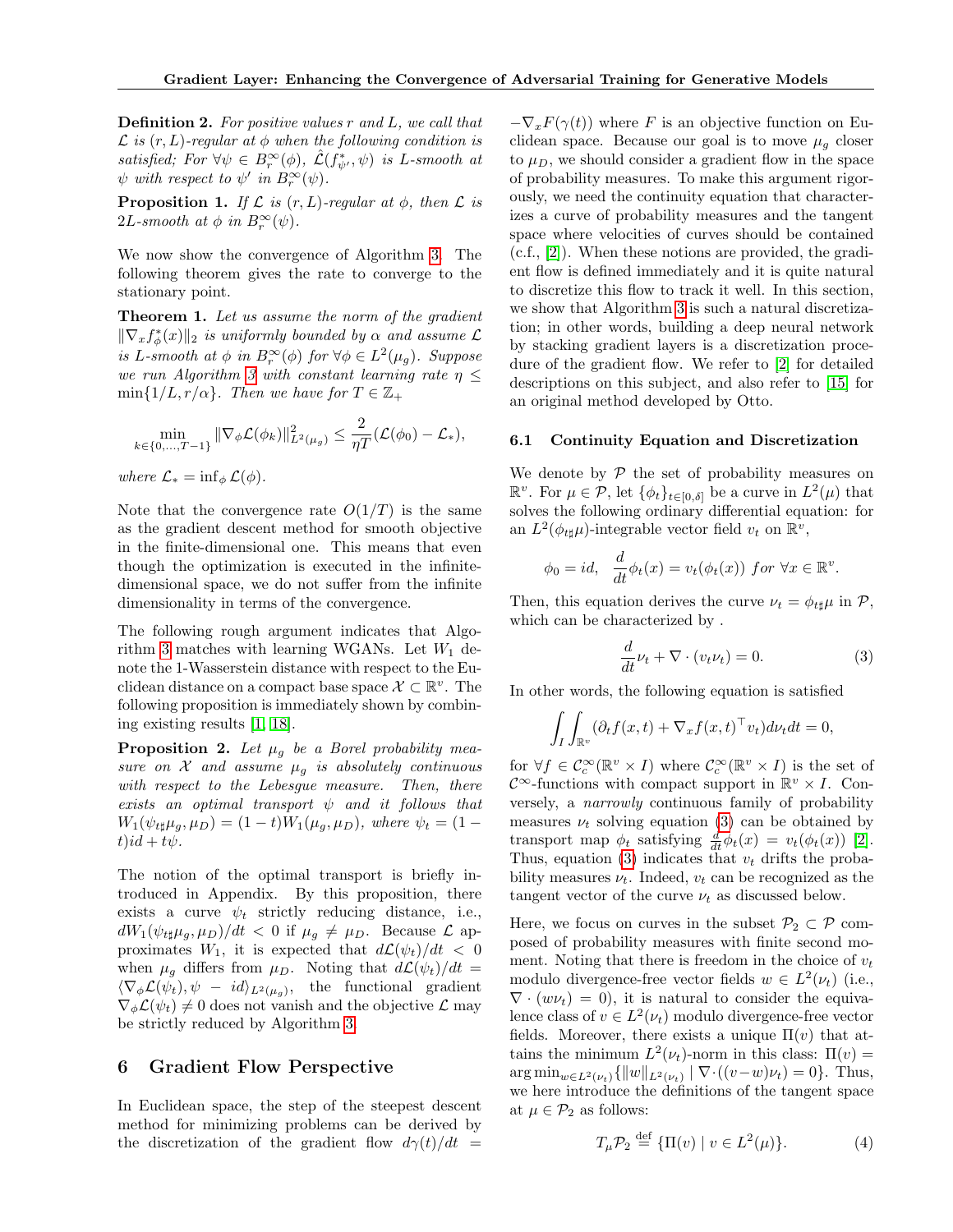The following proposition shows that  $T_{\mu}P_2$  has the property of the tangent space on the space of probability measures, that is, a perturbation using  $v_t \in T_\mu \mathcal{P}_2$ can discretize an absolutely continuous curve  $\nu_t$  and  $v_t$  locally approximates *optimal transport maps*. We denote the 2-Wasserstein distance by  $W_2$ .

**Proposition 3** ([\[2\]](#page-8-19)). Let  $\nu_t : I \rightarrow \mathcal{P}_2$  be an absolutely continuous curve satisfying the continuity equation with a Borel vector field  $v_t$  that is contained in  $T_{\nu_t}P_2$  almost everywhere  $t \in I$ . Then, for almost everywhere  $t \in I$  the following property holds:

$$
\lim_{\delta \to 0} \frac{W_2(\nu_{t+\delta}, (id + \delta v_t)_{\sharp} \nu_t)}{|\delta|} = 0.
$$

In particular, for almost everywhere  $t \in I$  such that  $\nu_t$ is absolutely continuous with respect to the Lebesgue measure, we have

$$
\lim_{\delta \to 0} \frac{1}{\delta} (\mathbf{t}_{\nu_t}^{\nu_{t+\delta}} - id) = v_t \quad in \ L^2(\nu_t),
$$

where  $\mathbf{t}_{\nu_t}^{\nu_{t+\delta}}$  is the unique optimal transport map between  $\nu_t$  and  $\nu_{t+\delta}$ .

This proposition suggests the update  $\mu^+ \leftarrow (id + v)_{\sharp} \mu$ for discretizing an absolutely continuous curve in  $\mathcal{P}_2$ . Note that when  $\mu = \phi_{\sharp} \nu$ ,  $(\nu \in \mathcal{P}_2, \phi \in L^2(\nu))$ , the corresponding map to  $\mu^+$  is obtained by  $\phi^+_{\sharp} \nu = \mu^+$ where  $\phi^+$  is a composition as follows:

$$
\phi^+ \leftarrow (id + v) \circ \phi = \phi + v \circ \phi. \tag{5}
$$

So far, we have introduced the property of continuous curves in  $\mathcal{P}_2$  and a method of their discretization. We notice that the above update resembles the update of Algorithm [3.](#page-4-0) Indeed, we show that the functional gradient method is nothing but a discretization method of the gradient flow derived by the functional gradient  $\nabla_{\phi} \mathcal{L}(\phi)$ .

#### 6.2 Discretization of Gradient Flow

We here introduce the gradient flow, which is one of the most straightforward ways to understand Algorithm [3.](#page-4-0) We have explained that an absolutely continuous curve  $\{\nu_t\}_{t\in I}$  in  $\mathcal{P}_2$  is well characterized by the conti-nuity equation [\(3\)](#page-5-0) and we have seen that  $\{v_t\}_{t\in I}$  in (3) corresponds to the notion of the velocity field induced by the curve. Such a velocity points in the direction of the particle flow. Moreover, the functional gradient  $\nabla_{\phi} \mathcal{L}(\phi)(\cdot)$  points in an opposite direction to reduce the objective  $\mathcal L$  at each particle. Thus, these two vector fields exist in the same space and it is natural to consider the following equation:

<span id="page-6-0"></span>
$$
v_t = -\nabla_{\phi} \mathcal{L}(\phi_t). \tag{6}
$$

This equation for an absolutely continuous curve is called the gradient flow [\[2\]](#page-8-19) and a curve satisfying this will reduce the objective  $\mathcal{L}$ . Indeed, we can find by the chain rule such a curve  $\{\nu_t = \phi_{tt} \mu_q\}_{t \in I}$  that also satisfies the following:

$$
\frac{d}{dt}\mathcal{L}(\phi_t) = -\|\nabla_{\phi}\mathcal{L}(\phi_t)\|_{L^2(\nu_t)}^2.
$$

Recalling that  $\nu_t$  can be discretized well by  $\nu_{t+\delta} \sim$  $(id - \delta \nabla_{\phi} \mathcal{L}(\phi_t))_{\sharp} \nu_t$ , we notice that Algorithm [3](#page-4-0) is a discretization method of the gradient flow [\(6\)](#page-6-0). In other words, building deep neural networks by stacking gradient layers is such a discretization procedure.

## 7 Experiments

In this section, we show the powerful optimization ability of the gradient layer method empirically on training WGANs. Our implementation is done using Theano [\[19\]](#page-8-21). We first used three toy datasets: swiss roll, 8 gaussian, and 25-gaussian datasets (see Figure [2\)](#page-7-0) to confirm the convergence behavior of the gradient layer. The sizes of toy datasets are 500, 500, and 1000, respectively. We next used the CIFAR-10 containing 50,000 images of size  $32\times32$ , and STL-10 containing 100,000 images. For STL-10 dataset, we downsample each dimension by 2, resulting image size is  $48\times48$ . We reported inception scores [\[17\]](#page-8-3) for image datasets, which is one of the conventional scores commonly used to measure the quality of generated samples.

Toy datasets We ran Algorithm [1](#page-3-0) without pretraining of generators (i.e.,  $q = id$ ) on toy datasets from Gaussian noise distributions with the standard deviation 0.5. We used four-layer neural networks for the critics where the dimension of hidden layers were set to 128 for swiss roll and 8-gaussian datasets and 512 for 25-gaussian dataset. We adopted one-sided penalty with regularization parameter  $\lambda = 10$ . The output of generator was activated by tanh. We used ADAM for training critics with parameters  $\alpha = 10^{-4}, \beta_1 =$  $0.5, \beta_2 = 0.9$ , minibatch size  $b = 50$ . When we run Algorithm [1,](#page-3-0) gradient layers are stacked below tanh. The learning rates were set to  $\eta = 0.1$ . The number of inner iterations  $T_0$  for training the critics was set to  $5 \times data size/b$ . Figure [2](#page-7-0) shows the results for toy datasets for running  $T = 100$  iterations of generators. Although we ran the algorithm without pre-training the generators, we obtained better results only for a few iterations. This is surprising, because these toy datasets are difficult to learn and fail to converge in the standard GANs and WGANs. Whereas improved variants of these models overcome this difficulty, they usually require more than 1,000 iterations to converge.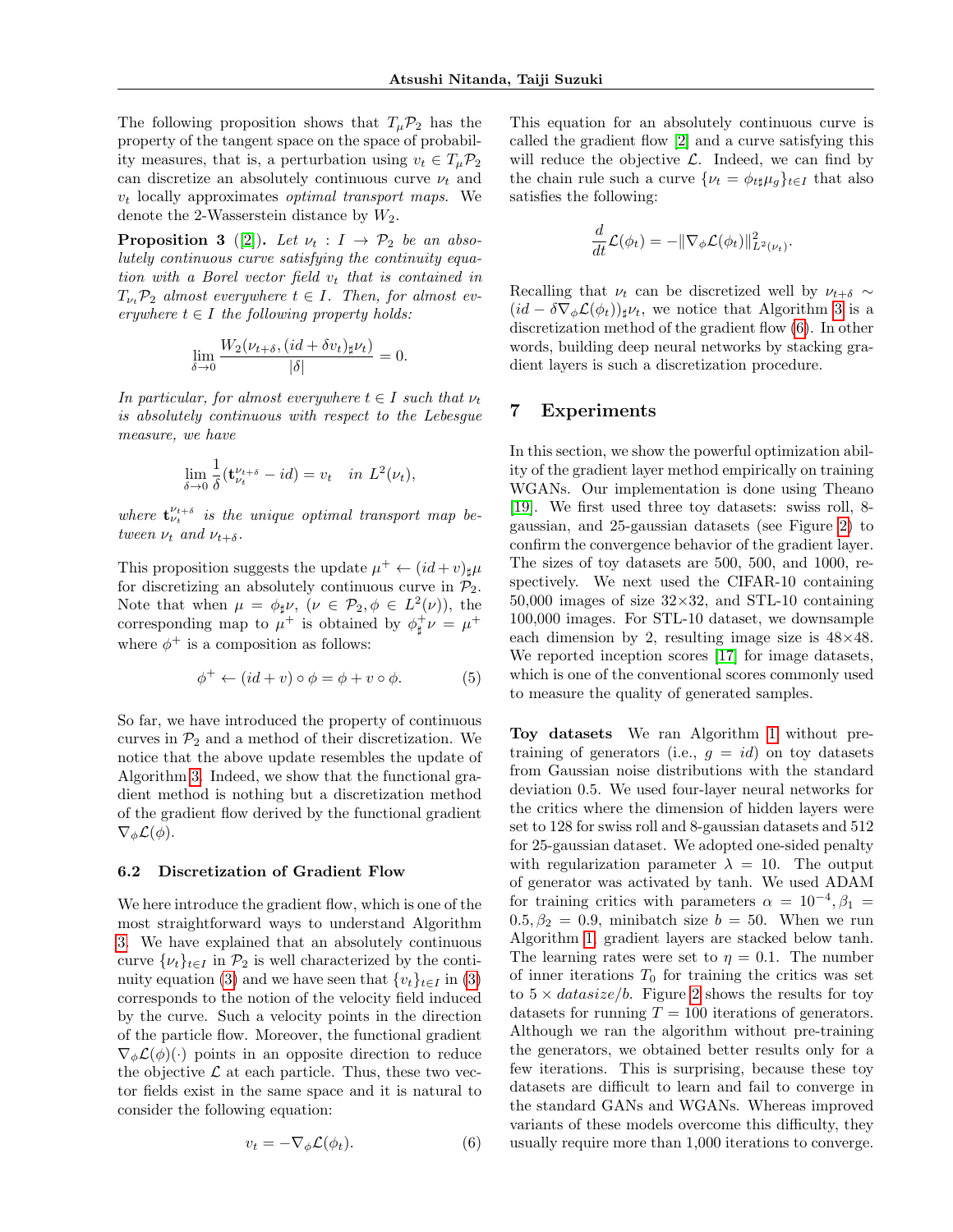

Figure 2: Generated samples by Algorithm [1](#page-3-0) on 8-gaussian dataset for 0, 25, 50, and 100 generator iterations (from left to right) and training data (rightmost).



Figure 3: Left: Inception scores obtained by WGAN-GP, Right: Inception scores obtain by Algorithm [1](#page-3-0) starting from the result of WGAN-GP.

CIFAR-10 and STL-10 We first trained WGAN-GP with a two-sided penalty  $(\lambda = 10)$  on the CIFAR-10 and STL-10 datasets. We used DCGAN for both the critic and the generator. The batch normalization [\[8\]](#page-8-22) was used only for the generator. The critic and the generator were trained by using ADAM with  $\alpha = 10^{-4}, \beta_1 = 0.5, \beta_2 = 0.9, \text{ and minibatch size}$  $b = 64$ . The number of inner iterations for training the critics were 5 and we ran ADAM for  $10^5$ -iterations. The left side of Figure [3](#page-7-1) shows the inception scores obtained by WGAN-GP. It seems that the learning procedure is slowed down in a final training phase, especially for CIFAR-10. The final inception score on CIFAR-10 and STL-10 are 6.32 and 7.40, respectively. We next ran Algorithm [1](#page-3-0) starting from the result of

<span id="page-7-0"></span>WGAN-GP. The critics were trained by ADAM with the same parameters, except for  $\alpha = 5 \times 10^{-5}$  and  $T_0 = data size/b$ . The learning rates were set to 0.5 for CIFAR-10 and 0.3 for STL-10. The right side of Figure [3](#page-7-1) shows the inception scores obtained by Algorithm [1.](#page-3-0) Note that, since we focus on the optimization ability of generators, we plotted results with the horizontal axis as the number of outer-iterations. We observed a rapid increase in the inception scores, which were improved to 6.80 and 7.71 on CIFAR-10 and STL-10, respectively.

# <span id="page-7-1"></span>8 Conclusion

We have proposed a gradient layer that enhances the convergence speed of adversarial training. Because this layer is based on the perspective of infinitedimensional optimization, it can avoid local optima induced by non-convexity and parameterization. We have also provided two perspectives of the gradient layer: (i) the functional gradient method and (ii) the discretization procedure of the gradient flow. We have proven the fast convergence of the gradient layer by utilizing this perspective, and experimental results have empirically shown its reliable performance.

### Acknowledgements

This work was partially supported by MEXT KAK-ENHI (25730013, 25120012, 26280009, 15H01678 and 15H05707), JST-PRESTO (JPMJPR14E4), and JST-CREST (JPMJCR14D7, JPMJCR1304).